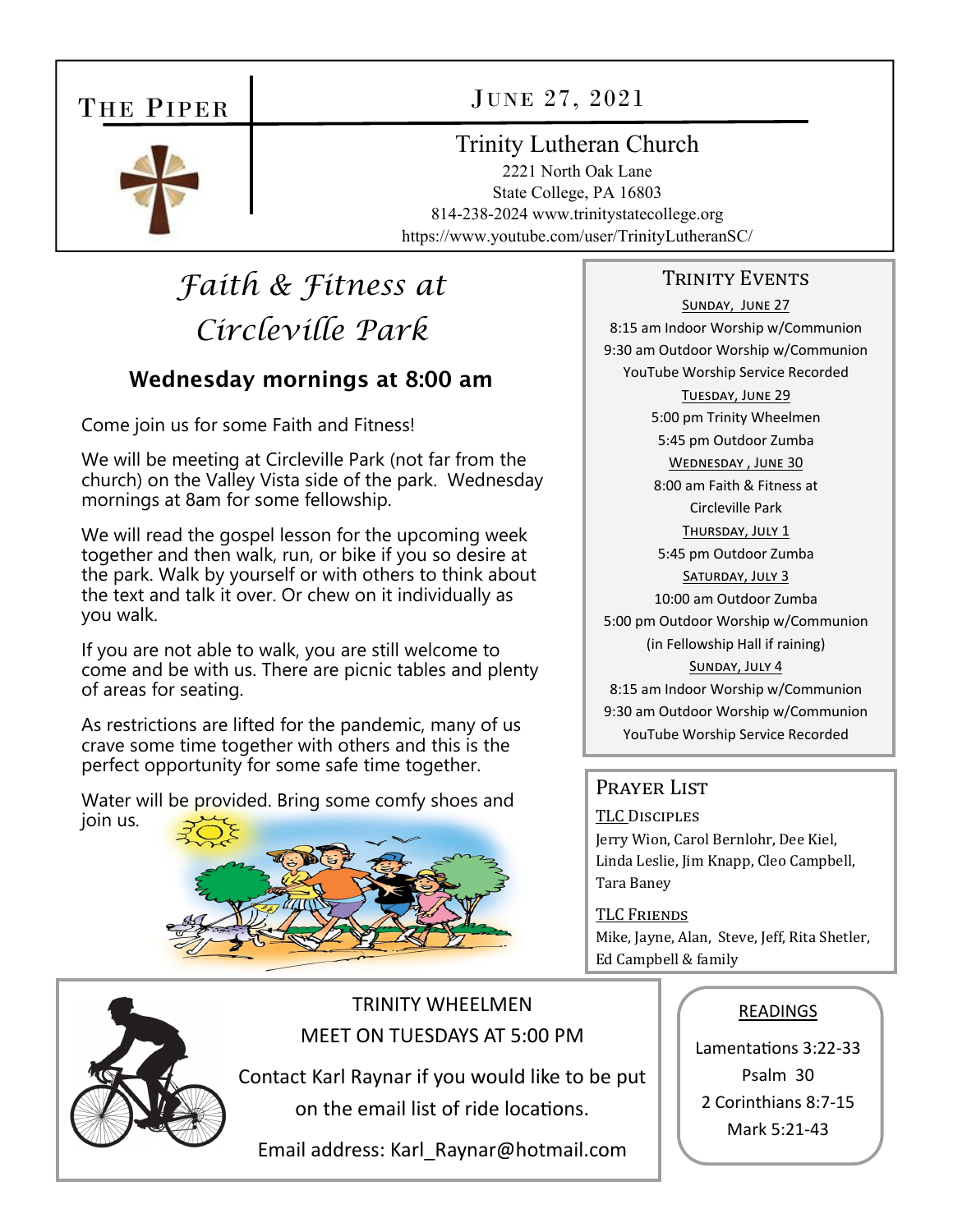# *Upcoming Synod Events*

#### **Friday July 16, 6pm‐8pm** Farewell for Pastor Becca Ehrlich

Pastor Becca has received a call to serve as the Associate Dean for Community Life at General Theological Seminary (Episcopal) in New York City. She will be starting at General in August. We are holding a drop in to say farewell on Friday July  $16^{th}$  from 6 – 8pm. We will have some light refreshments and will be indoors due to the heat. Some of those who are attending have continuing health issues. We ask that if you are unvaccinated to please wear a mask, or if you are bringing children under 12 that they would mask as well. Vaccinated persons do not need to mask for this event.

#### **Saturday August 28, 2pm** ‐ Farewell Liturgy for Bishop Rhyne

We will have a service of Farewell and Godspeed at Evangelical Lutheran in Duncansville starting at 2 on Aug.  $28<sup>th</sup>$ . Clergy are invited to vest and process. August 28 is the Commemoration of St. Augustine of Hippo so the color of the day is white. The people of Duncansville have graciously offered to host a reception after the service.

**Sunday September 19, 3pm** – Installation of Allegheny Synod Bishop Paula Schmitt Presiding Bishop Elizabeth Eaton will join us to install our new Bishop on Sunday Sept. 19<sup>th</sup>. The service is being held at First Lutheran Church in Altoona. The color for the day is red. We will be livestreaming the service and there will be a reception following hosted by our partners at Allegheny Lutheran Social Ministries.